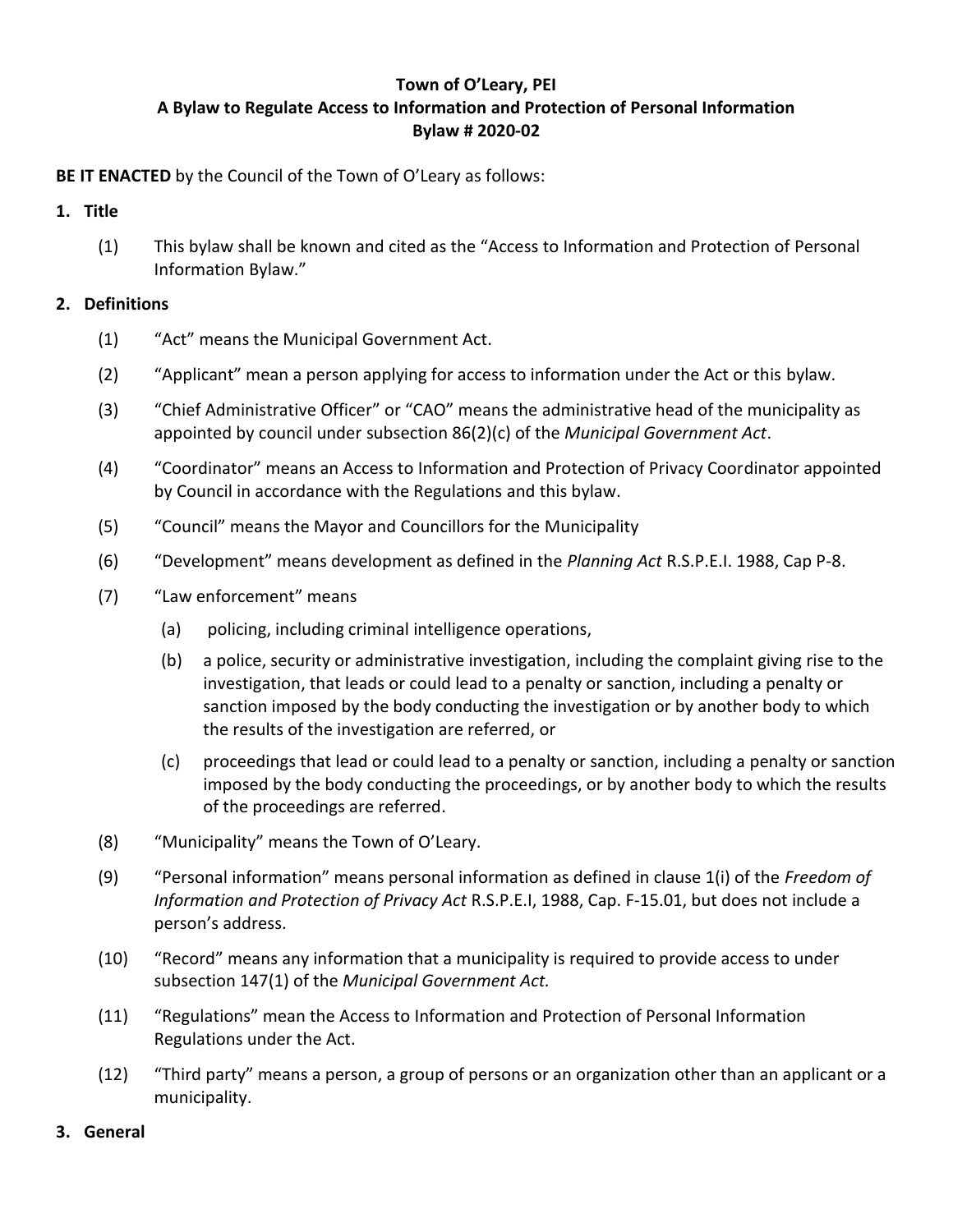- (1) Records shall be available for public inspection at the office of the municipality during regular office hours.
- (2) Council shall not appoint a person to act as the Coordinator who is
	- (a) a member of Council; or
	- (b) the CAO of another municipality.
- (3) The Coordinator's duties shall include
	- (a) accepting and processing applications for access to information;
	- (b) clarifying and responding to access to information applications, including deciding whether to grant or refuse the application for access to information;
	- (c) providing education and training to members of council and employees of the municipality with respect to the bylaw and the Act as it applies to access to information and the protection of personal information;
	- (d) assisting municipal staff in conducting searches in response to access to information applications;
	- (e) preparing fee estimates; and
	- (f) providing a written annual report to the council of the municipality which includes, at a minimum,
		- (i) the number of applications for access to information,
		- (ii) the number of applications where access to information was granted, and the number of applications where access to information was denied.

### **4. Application process for access to information**

- (1) An application for access to information shall be made by the applicant, in writing, to the Coordinator.
- (2) An application for access to information shall
	- (a) provide sufficient detail to enable the Coordinator to identify the information sought, and
	- (b) indicate whether the applicant is requesting a photocopy of the information or to examine the information.
- $(3)$  An application for access to information made under subsection 4(1) may be made by an application in electronic format where the Coordinator consents to receiving the application by electronic means.
- (4) Subsequent communications between an applicant and the Coordinator may be by electronic means where both the Coordinator and the applicant consent to communicate by that means.
- (5) The Coordinator may exempt an applicant from the requirement for requests to be made in writing for requests to access the records referred to in subsection 6(2) of this bylaw.

### **5. Entitlement to access**

(1) Subject to subsection 5(2) of this bylaw and subsection 6 (3) of the regulations, an applicant is entitled to access records and the Coordinator shall provide records that were created or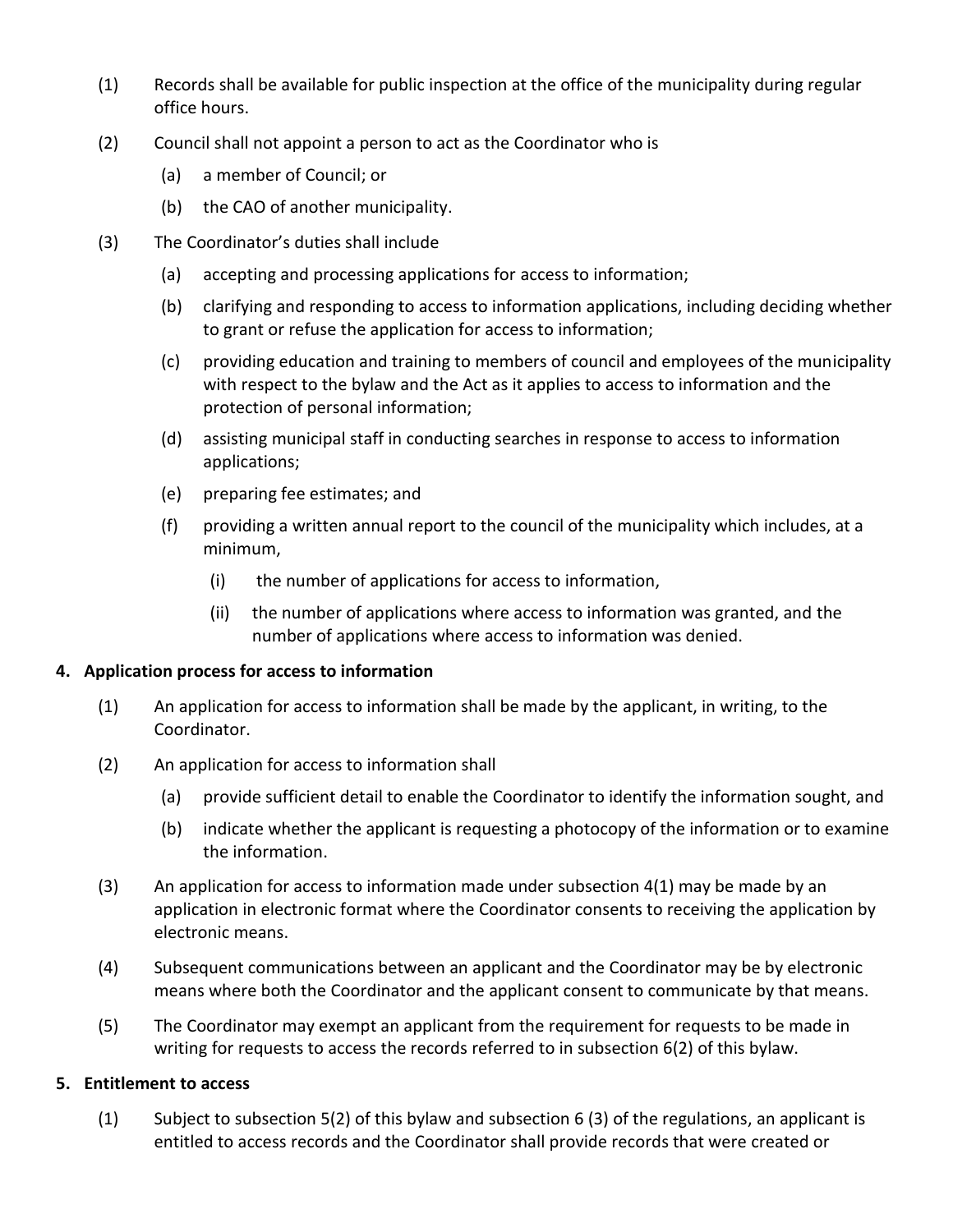collected by the municipality which, at a minimum, includes access to the types of information referred to in subsection 147(1) of the Act.

(2) An application for access to information that contains personal information of another individual or information of a third party, or information not referred to in subsection 6(2) of this bylaw shall be made to the Coordinator in accordance with the requirements of section 4.

## **6. Records available for inspection**

- (1) Subject to the restrictions on information set out in subsection 6(3) of the Regulations, access to information includes, but is not limited to, records in relation to the following matters:
	- (a) assessment information;
	- (b) approved financial plans;
	- (c) approved annual financial statements;
	- (d) auditor reports;
	- (e) minutes of all meetings of the council and council committees;
	- (f) bylaws or proposed bylaws which have received first reading;
	- (g) resolutions of the council and council committees passed at open meetings of the council or council committee together with any relevant information that was taken into consideration in the decision to pass the resolution;
	- (h) permits which have been issued;
	- (i) approvals which have been granted;
	- (j) all grants, contributions and donations, with the name of each recipient;
	- (k) all contracts, except a contract
		- (i) in respect of which the release of information could jeopardize an individual's safety or security, or
		- (ii) the disclosure of which could reasonably be expected to harm significantly the competitive position or interfere significantly with the negotiating position of a municipality;
	- (l) all compensation, expenses and other payments made annually to each council member pursuant to section 82 of the Act;
	- (m) strategic plans;
	- (n) all policies;
	- (o) all documents that have been tabled or adopted at open meetings of the council or council committees that
		- (i) are not included in clauses (a) to (n),
		- (ii) do not fall within the scope of subsection 119(1) of the Act, and
		- (iii) are not subject to solicitor-client privilege.
- (2) The following records shall be available within two business days upon request: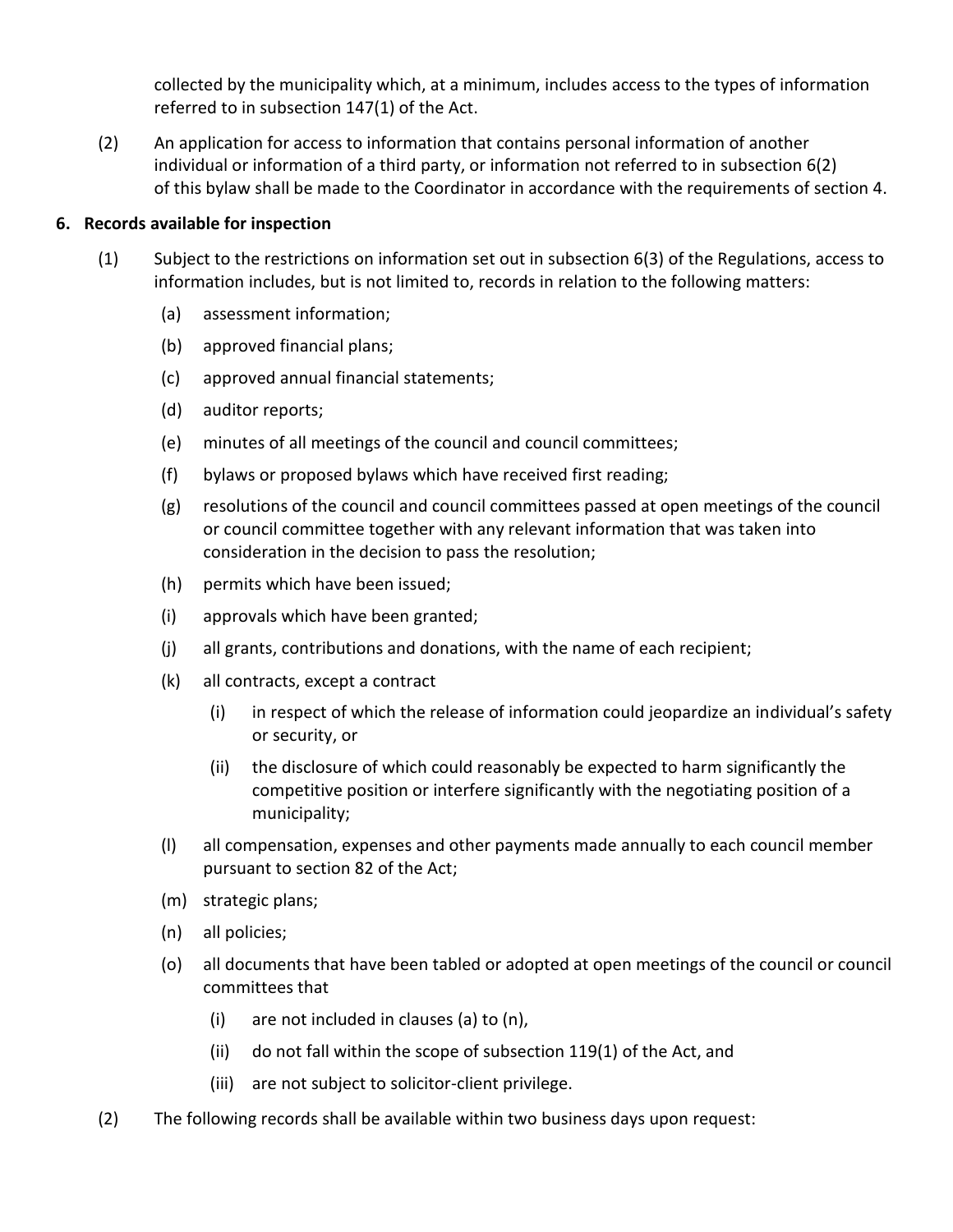- (a) current approved financial plans,
- (b) current approved annual financial statements,
- (c) audited financial reports,
- (d) approved minutes of all council and council committee meetings,
- (e) resolutions contained in the register referred to in clause 93(3)(i) of the Act
- (f) current strategic plans,
- (g) all policies,
- (h) bylaws or proposed bylaws that have received first reading,
- (i) all compensation, expenses and other payments made annually to each council member, council committee member and all members of any boards or other bodies established by council for the previous year.
- (3) For records not included in subsection 6(2) of this bylaw to which access is authorized by the Act, the bylaw or any other Act; and where the information is reasonably accessible to the municipality, the Coordinator shall, within 30 days of the application for access to information,
	- (a) provide the applicant with a written estimate of any fees that may be charged for copies of the record or document containing the information; and
	- (b) subject to the payment of any fees and deposit required under section 20 of this bylaw, allow the applicant access to the information.
	- (4) Where, in the opinion of the Coordinator, the requested information cannot reasonably be accessed within 30 days of the date of receipt of the application, the Coordinator
		- (a) shall inform the applicant, in writing, when the information will be accessible; and
		- (b) provide the applicant with a written estimate of any fees that will be charged for copies of the record or document containing the information.
	- (5) Where the Coordinator refuses the application for access to information, the Coordinator shall provide the applicant with written notification of the reasons for the refusal and the provision of the Act or bylaw on which the refusal is based.

## **7. Application of bylaw**

- (1) This bylaw applies to information that was created or collected on and after the coming into force of the Act by or otherwise under the control of the municipality.
- (2) This bylaw also applies to information that was created or collected prior to the coming into force of the Act by or otherwise under the control of the municipality, where that information was required to be public under previous legislation, including but not limited to:
	- (a) minutes of all meetings of council;
	- (b) audited financial statements,
	- (c) approved budgets;
	- (d) bylaws; and
	- (e) any information required to be shared publicly under section 23.1 of the *Planning Act*.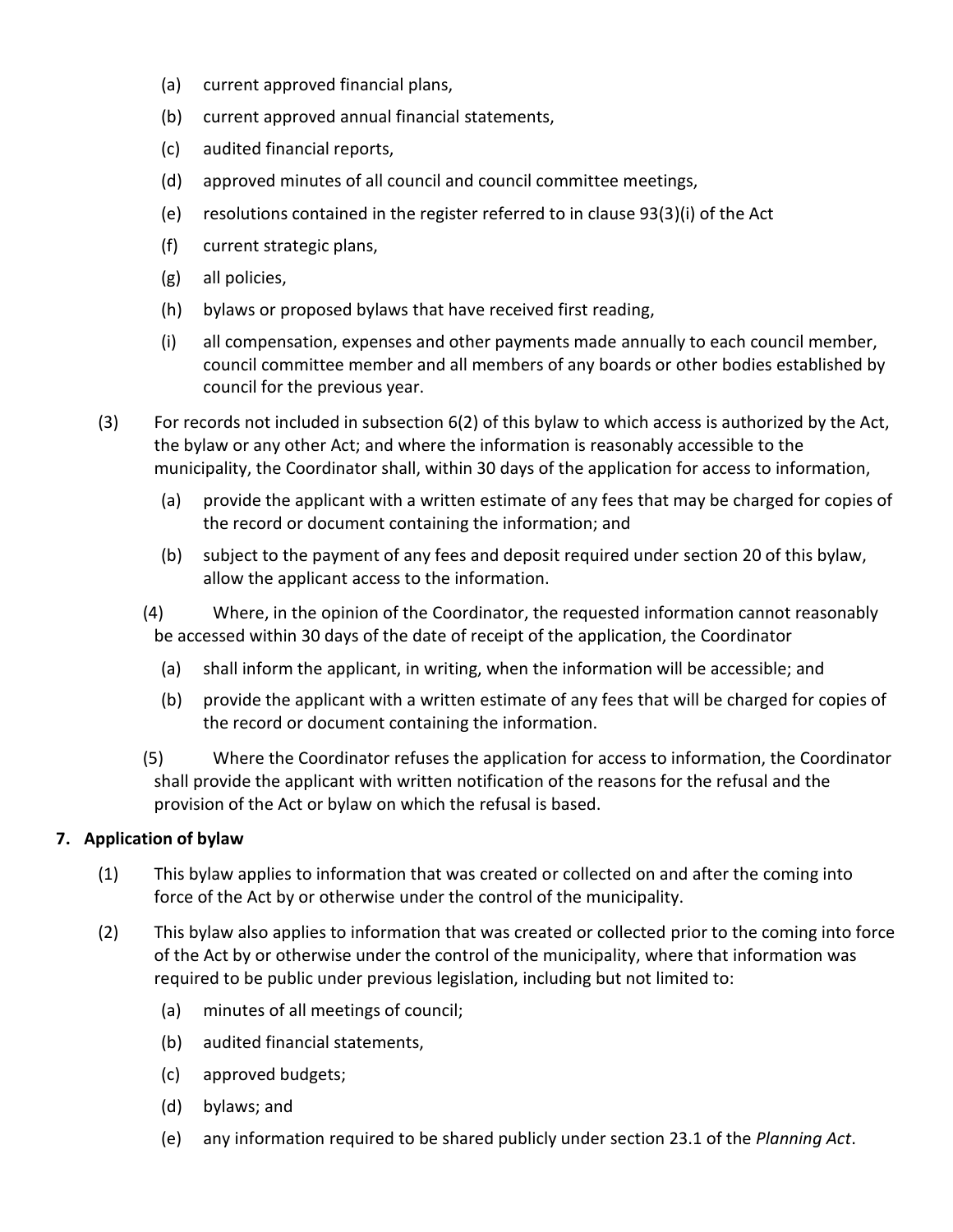## **8. Inspection of records or documents**

- (1) The inspection of records or documents containing the information requested by an applicant shall be made under the supervision of an employee of the municipality.
- (2) Subject to any fees that may be charged, copies of records or documents shall be provided by the municipality to an applicant on the request by the applicant as a photocopy of the record or document or by an electronic version of the record or document if available.

## **9. Records not available**

- (1) Notwithstanding anything contained in this bylaw, no person, other than members of council or staff authorized by the CAO, shall have the right to inspect or obtain a copy of any record that:
	- (a) is subject to solicitor-client privilege;
	- (b) is a record of a closed meeting of council or a council committee where the matters discussed related to:
		- (i) commercial information which, if disclosed, would likely be prejudicial to the municipality or parties involved;
		- (ii) information received in confidence which, if disclosed, would likely be prejudicial to the municipality or parties involved;
		- (iii) personal information, other than a person's address, that is protected under the Act;
		- (iv) relates to confidential human resource matters relating to specific employees;
		- (v) is a matter still under consideration, on which the council has not yet publicly announced a decision, and about which discussion in public would likely prejudice a municipality's ability to carry out its negotiations;
		- (vi) relates to the conduct of existing or anticipated legal proceedings;
		- (vii) relates to the conduct of an investigation under, or enforcement of, an Act or bylaw; or
		- (viii) is information which, if disclosed, could prejudice security and the maintenance of the law.
- (2) The minutes of a closed meeting shall be made available to the public and shall be restricted to
	- (a) the date of the meeting;
	- (b) the type of matter under subsection 119(1) of the Act that was discussed during the meeting; and
	- (c) who was present at the meeting.
- (3) The municipality shall make public, when confidentiality is no longer required, any matter which has been considered at a council or council committee meeting closed to the public pursuant to subsection 119(4) of the Act.

## **10. Personal information contained within records**

(1) No personal information, except a person's address, that is included in any of the types of records listed in subsection 6(2) of this bylaw shall be disclosed except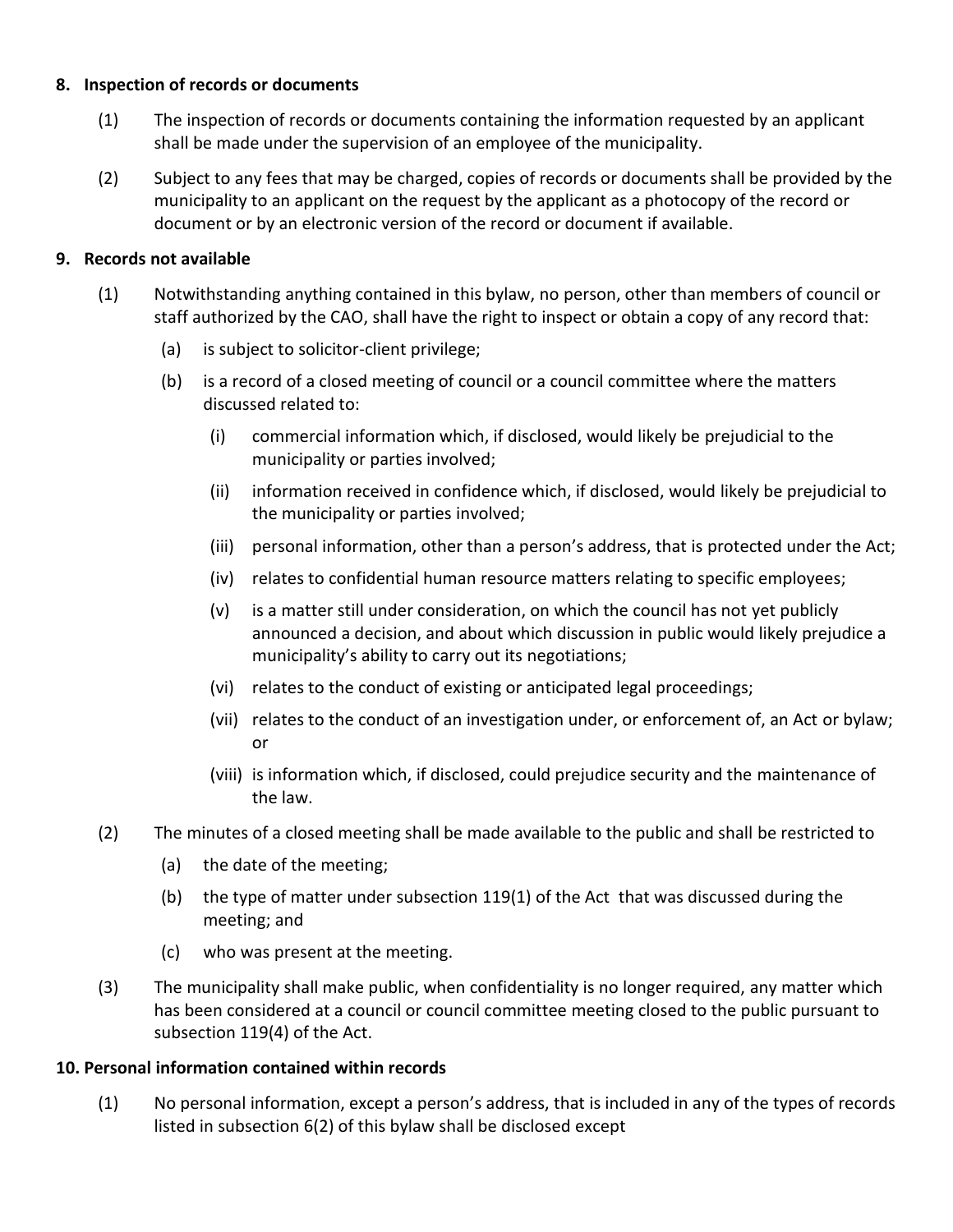- (a) to the person whose personal information it is;
- (b) to a person authorized in writing by that person; or
- (c) in accordance with this bylaw.
- (2) A person's address shall only be disclosed where the person's address is pertinent to the matter being considered by council, including matters such as:
	- (a) an application made pursuant to an official plan and bylaw where the address is the subject of the application;
	- (b) a matter dealing with the enforcement of a bylaw where the address is the subject of the discussion.

### **11. Authority to collect personal information**

- (1) No personal information may be collected unless
	- (a) the collection of that information is expressly authorized by or under an enactment of Prince Edward Island or Canada or a bylaw of the municipality;
	- (b) the information relates directly to and is necessary for operating a program or activity of the municipality; or
	- (c) the information is collected for the purposes of law enforcement.

### **12. Manner of collection of personal information**

- (1) All personal information shall be collected directly from the individual to whom it relates unless
	- (a) the information may be disclosed to the municipality under the *Freedom of Information and Protection of Privacy Act*;
	- (b) another method of collection is authorized by that individual or by an enactment or bylaw referred to in clause 12(1)(a);
	- (c) the information is necessary to determine the eligibility of an individual to participate in a program of or receive a benefit, product or service from the municipality and is collected in the course of processing an application made by or on behalf of the individual the information is about, or to verify the eligibility of an individual who is participating in a program of or receiving a benefit, product or service from the municipality and is collected for that purpose;
	- (d) the information is collected for the purpose of collecting a fine or a debt owed to the municipality;
	- (e) the information is collected for the purpose of managing or administering personnel of the municipality;
	- (f) the information concerns an individual who is designated as a person to be contacted in an emergency, or other specified circumstances;
	- (g) the information is collected for the purpose of determining suitability for an honour or award; or
	- (h) the information is collected for the purpose of law enforcement.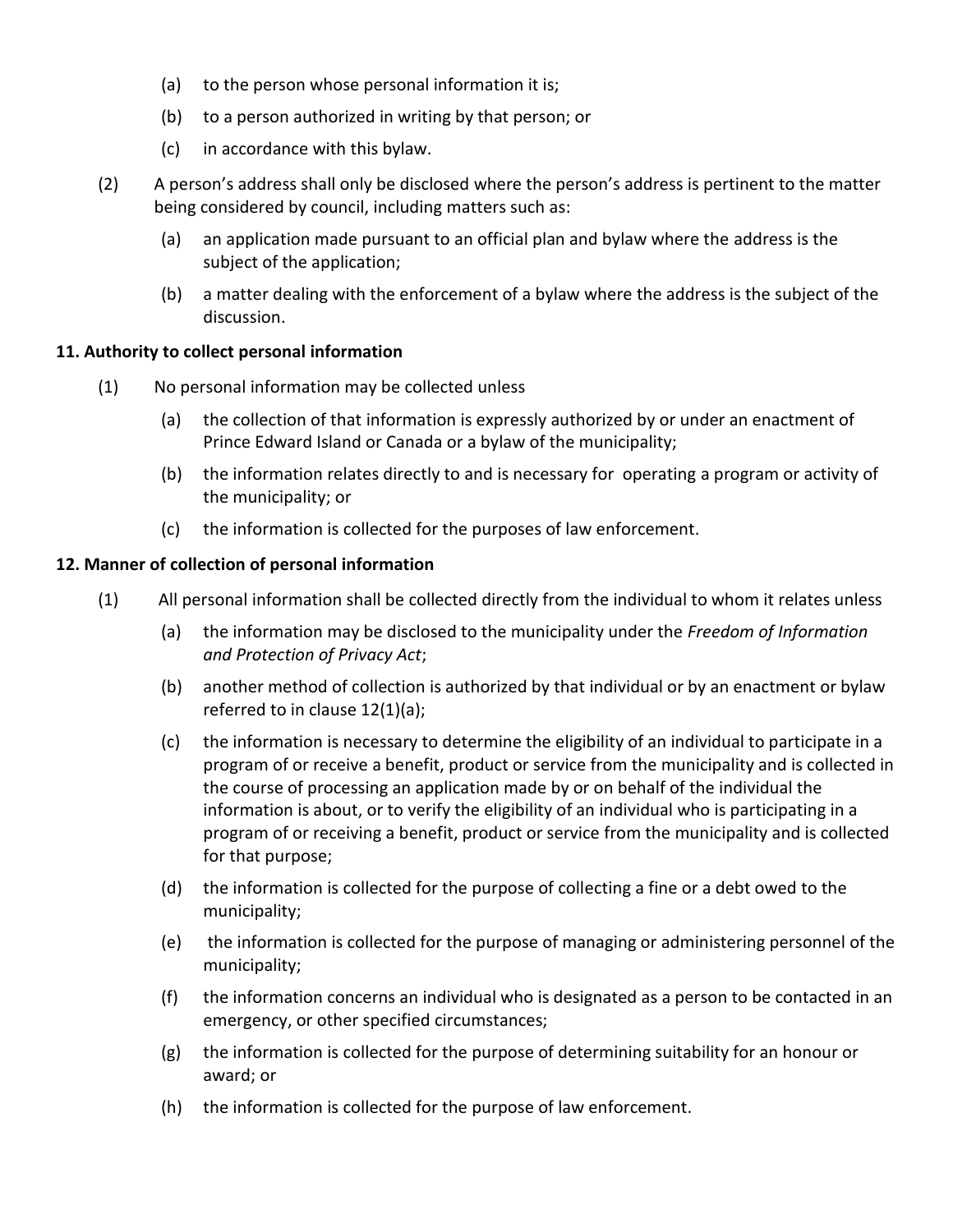- (2) Where personal information is collected directly from an individual under subsections 11(1) or 12(1), the individual is to be informed of
	- (a) the purpose for which the information is collected;
	- (b) the specific legal authority for the collection; and
	- (c) the contact information of an employee of the municipality who can answer the individual's questions about the collection.

## **13. Use of personal information**

- (1) Where an individual's personal information is used by the municipality, the municipality shall
	- (a) make every reasonable effort to ensure that the information is accurate and complete; and
	- (b) retain the personal information in accordance with the records retention bylaw of the municipality.
- (2) For greater certainty, a reference in this section and in sections 14, 16 and 17 to the collection, use or disclosure of personal information by the municipality includes the collection, use or disclosure of the personal information by
	- (a) an employee of the municipality;
	- (b) a volunteer, including a volunteer firefighter;
	- (c) a person appointed to conduct an inquiry under subsection 217(2) of the Act;
	- (d) a supervisor appointed under subsection 219(2) of the Act; and
	- (e) an official trustee appointed under subsection 220(1) of the Act.

### **14. Correction to personal information**

- (1) An individual has the right to request that the coordinator correct personal information where the individual believes there is an error or omission in the individual's personal information.
- (2) The coordinator is prohibited from correcting or otherwise altering an opinion included in an individual's personal information, including a professional or expert opinion.
- (3) A request for a correction to personal information shall be made in writing by the individual whose personal information it is, or by an authorized person on that individual's behalf.
- (4) A request for a correction to personal information shall provide sufficient detail to enable the coordinator to identify the personal information that is the subject of the request.
- (5) A request in writing may be satisfied by a request in electronic format where the coordinator consents to receiving the request by electronic means.
- (6) Subsequent communications between an individual making a request for correction and the coordinator may be by electronic means where both the coordinator and the individual consent to communicate by that means.
- (7) The coordinator shall make the correction requested in accordance with the procedure specified in section 15 unless prohibited by law from doing so.

### **15. Record of a request to correct personal information**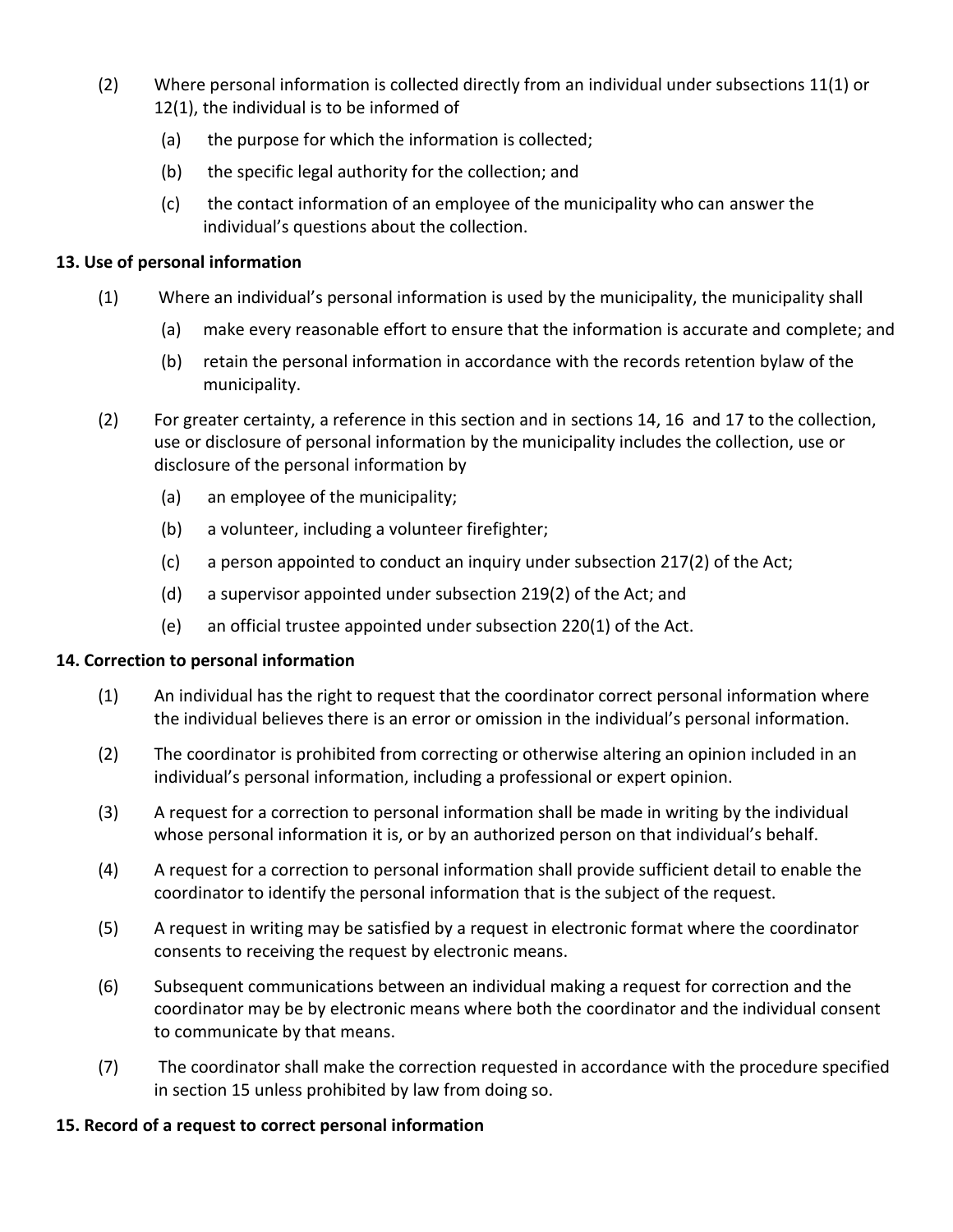- (1) Following a request to correct personal information
	- (a) where a correction is made in response to a request under subsection 14(1), the coordinator shall make a notation either on the record or document in question or attached to it that a correction has been requested and made; or
	- (b) where no correction is made in response to a request under subsection  $14(1)$ , or a correction is prohibited under subsection 14(2), the coordinator shall make a notation that there was a request to make a correction to the individual's personal information either on the record or document in question or attached to it.
- (2) Within 60 days after the request under subsection 14(1) is received, the coordinator shall give written notice to the individual that
	- (a) the correction has been made under clause  $15(1)(a)$ ; or
	- (b) no correction has been made under clause 15(1)(b).
- (3) The coordinator shall notify any third party to whom personal information has been disclosed within the preceding year that a request to correct that personal information has been made and the decision that was made in response to the request.
- (4) Notwithstanding subsection (3), the Coordinator may dispense with notifying a third party as required in that subsection if
	- (a) in the opinion of the Coordinator, the request to correct the personal information and the decision that was made is not material; and
	- (b) the individual who requested the correction is advised and agrees in writing that notification is not necessary.
- (5) Where the personal information that is the subject of a request for correction was collected by another party or another party created the record or document containing the personal information, the coordinator may, within 30 days from receiving the request to correct the personal information under section 14, transfer the request to that party.
- (6) Where a request is transferred under subsection 15(5), the Coordinator shall notify the individual of the transfer as soon as possible.

## **16. Protection of personal information**

- (1) The CAO shall ensure that personal information is protected by making reasonable security arrangements to prevent unauthorized access, collection, use, disclosure, disposal or destruction of personal information
- (2) In order to ensure that personal information is protected, the municipality may use personal information only :
	- (a) for the purpose for which the information was collected or compiled or for a use consistent with that purpose;
	- (b) if the individual to whom the information pertains has identified the information and consented, in writing, to the use;
	- (c) for a purpose for which that information may be disclosed by the municipality under section 17; or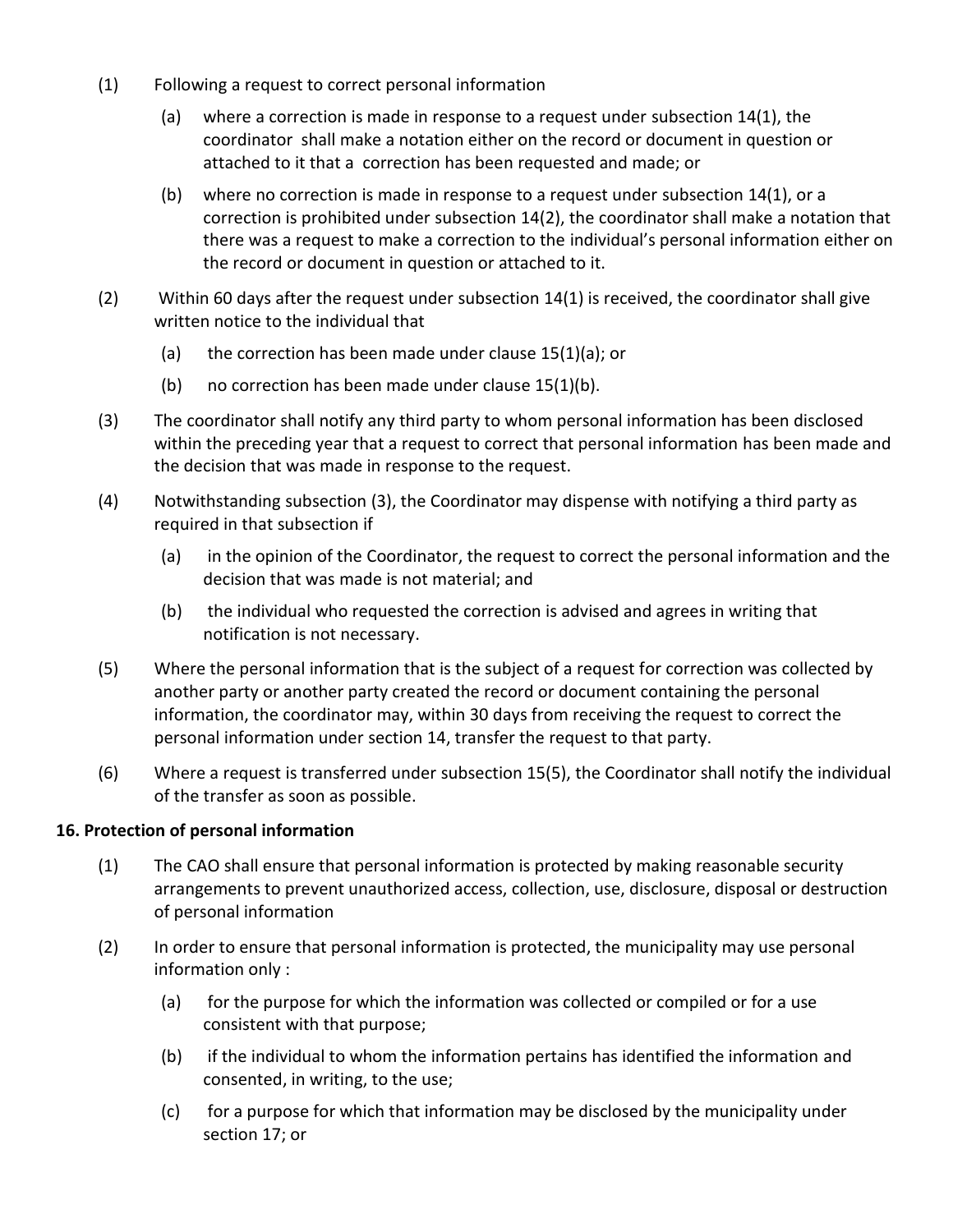(d) to the extent necessary to enable the municipality to carry out its purpose in a reasonable manner.

## **17. Disclosure of personal Information**

- (1) The municipality may disclose personal information only:
	- (a) for the purpose of complying with the Act or the bylaw;
	- (b) for the purpose of complying with an enactment of Prince Edward Island or Canada;
	- (c) for the purpose for which the information was collected or compiled or for a use consistent with that purpose;
	- (d) if the individual the information is about has identified the information and consented, in writing, to the disclosure;
	- (e) for determining an individual's suitability or eligibility for a program or benefit, including determining if an individual remains eligible or suitable for a program or benefit that individual is already participating in;
	- (f) if the information is necessary for the delivery of a program or service of the municipality;
	- (g) for the purpose of managing or administering personnel of the municipality or to a representative of a bargaining agent who has been authorized, in writing, by the employee to whom the information pertains to make an inquiry; or
	- (h) to a law enforcement agency in Canada to assist in an investigation
		- (i) undertaken with a view to a law enforcement proceeding, or
		- (ii) from which a law enforcement proceeding is likely to result.
- (2) The municipality may disclose personal information about an individual
	- (a) when the information is available to the public;
	- (b) if the information is of a type that is routinely disclosed in a business or professional context and the disclosure is
		- (i) limited to the individual's name and business contact information, including business title, address, telephone number, facsimile number and email address, and
		- (ii) does not reveal other personal information about the individual or personal information about another individual; or
	- (c) if the CAO believes, on reasonable grounds, that the disclosure will avert or minimize an imminent danger to the health or safety of any person.
- (3) For the purposes of sections 16 and 17, a use or disclosure of personal information is consistent with the purpose for which the personal information was collected or compiled if the use or disclosure
	- (a) has a reasonable and direct connection to that purpose; and
	- (b) is necessary for performing the statutory duties of, or for operating an authorized program of, the municipality that uses or discloses the personal information.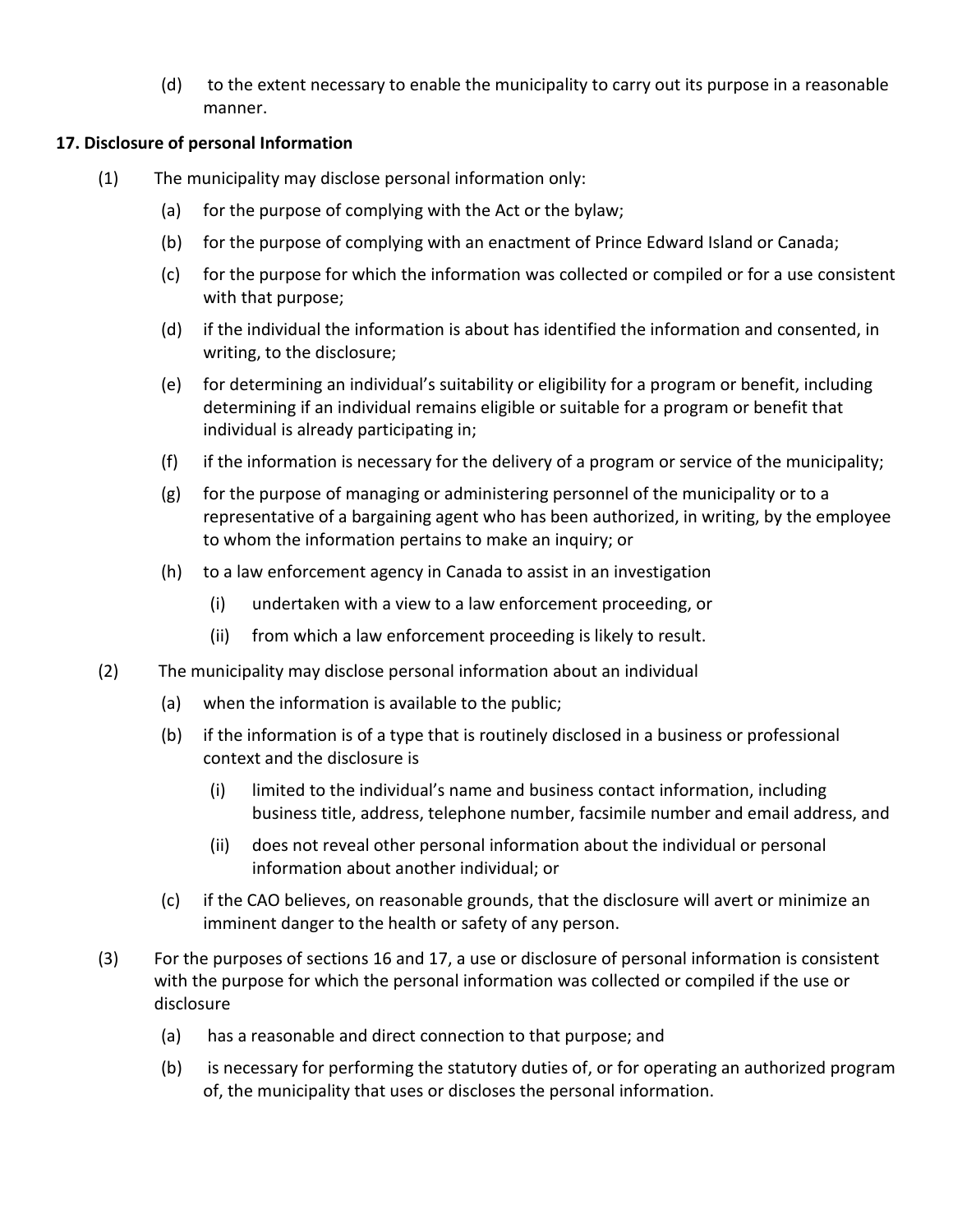- (4) Notwithstanding any other provision of this bylaw in relation to the protection of personal information
	- (a) the municipality may disclose personal information in an individually identifiable form for a research purpose, including statistical research, only if
		- (i) the research purpose cannot reasonably be accomplished unless that information is provided in individually identifiable form,
		- (ii) the provision of information is not harmful to the individual the information is about and the benefits to be derived from the provision of information are clearly in the public interest,
		- (iii) the CAO has approved conditions relating to the following:
			- (A) security and confidentiality,
			- (B) the removal or destruction of individual identifiers at the earliest reasonable time, and
			- (C) the prohibition of any subsequent use or disclosure of the information in individually identifiable form without the express authorization of the council; and
	- (b) the person to whom the information is disclosed has signed an agreement to comply with the approved conditions, the Act, the bylaw and any other bylaws, policies and procedures of the municipality relating to the confidentiality of personal information.
- (5) The only personal information that a municipality shall disclose to an applicant in relation to a third party is information authorized to be disclosed under the Act or the bylaw made in accordance with the Regulations.
- (6) The Coordinator may refuse to disclose to an applicant
	- (a) information, including personal information about the applicant, if the disclosure could reasonably be expected to
		- (i) threaten anyone else's safety or mental or physical health, or
		- (ii) interfere with public safety;
	- (b) personal information about the applicant if, in the opinion of a physician, psychologist, psychiatrist or any other appropriate expert depending on the circumstances of the case, the disclosure could reasonably be expected to result in immediate and grave harm to the applicant's health or safety; and
	- (c) information in a record or document that reveals the identity of an individual who has provided information to the municipality in confidence about a threat to an individual's safety or mental or physical health.

### **18. Complaints**

(1) An individual who believes that the individual's personal information has been collected, used or disclosed, or has not been corrected, in contravention of the Act or the bylaw may, in writing, file a complaint with the council of the municipality and request that a review of the matter be conducted.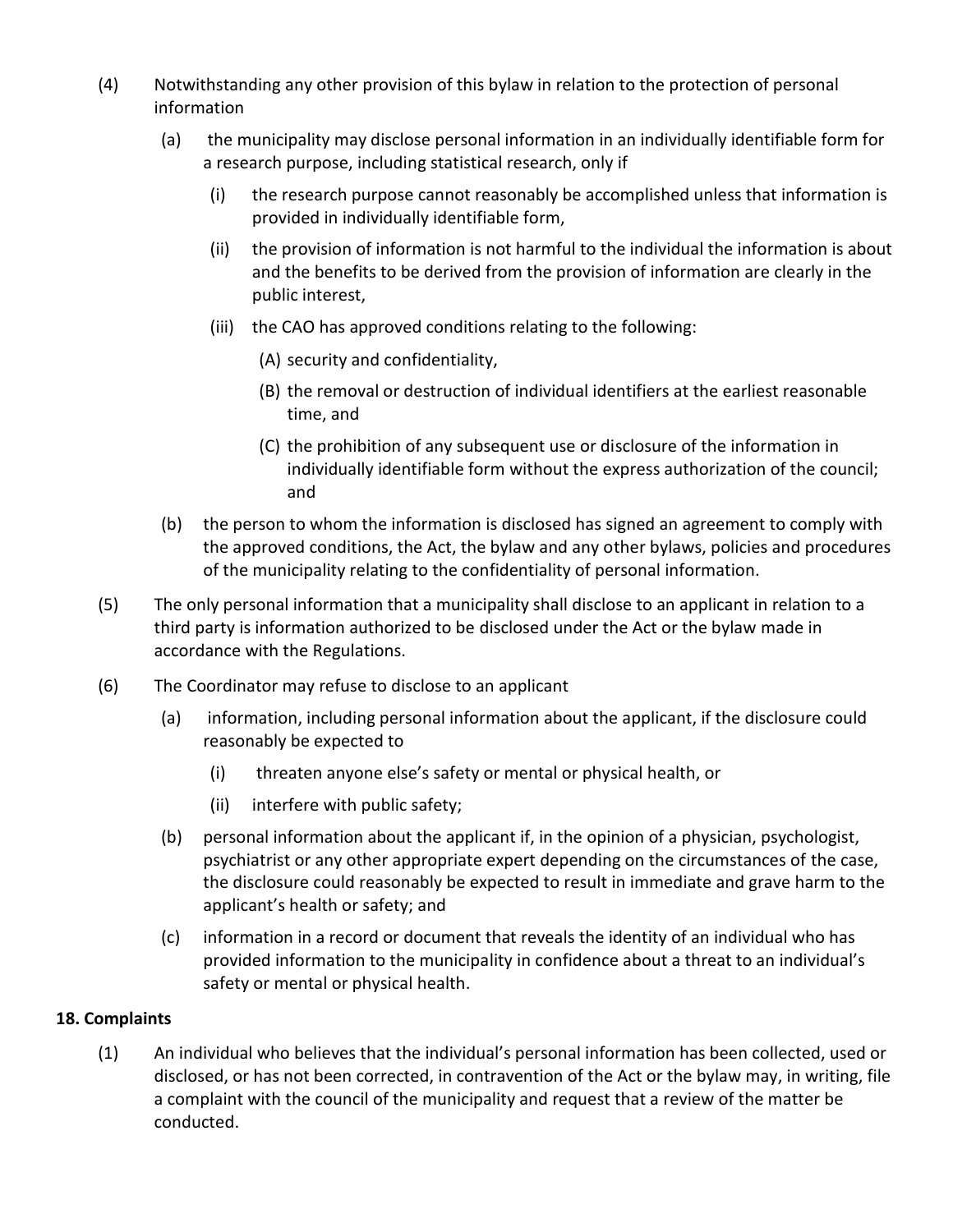#### **19. Adjudicator**

- (1) Upon receiving a complaint and a request for a review of the matter referred to in subsection 18(1), the council of the municipality shall, by resolution and as soon as practicable, appoint an adjudicator.
- (2) The adjudicator referred to in subsection 19(1) shall be an independent third party.
- (3) All costs associated with the review of the complaint by the adjudicator, including the fees and expenses of the adjudicator, shall be the responsibility of the municipality.
- (4) The adjudicator has authority to decide all questions of fact and law arising during the course of the review.
- (5) The individual requesting the review and the municipality shall be given the opportunity to make representations to the adjudicator.
- (6) No person, other than the individual who requested the review and the municipality is entitled to be present during, to have access to or to comment on representations made to the adjudicator, except with the written consent of both parties.
- (7) The adjudicator has the authority to decide whether the representations may be made orally, in writing or both.
- (8) The individual who requested the review and the municipality may be represented by legal counsel or an agent.
- (9) The adjudicator's review shall be completed within 90 days after the council of the municipality receives the request unless the adjudicator
	- (a) notifies the individual who requested the review and the municipality that the adjudicator is extending that period; and
	- (b) provides an anticipated date for the completion of the review.
- (10) Upon completion of the review, the adjudicator shall issue a decision, in writing, including reasons for the decision, ordering one or more of the following:
	- (a) that the municipality not correct the personal information of the individual who requested the review;
	- (b) that the municipality correct the personal information of the individual who requested the review;
	- (c) that the municipality stop collecting, using or disclosing personal information in contravention of the Act or the bylaw;
	- (d) that the CAO destroy personal information collected in contravention of the Act or the bylaw;
	- (e) that the complaint be dismissed.
- $(11)$  In addition to the order referred to in subsection 19(10), the adjudicator may make other recommendations that the adjudicator determines appropriate.
- (12) The adjudicator shall provide a copy of the decision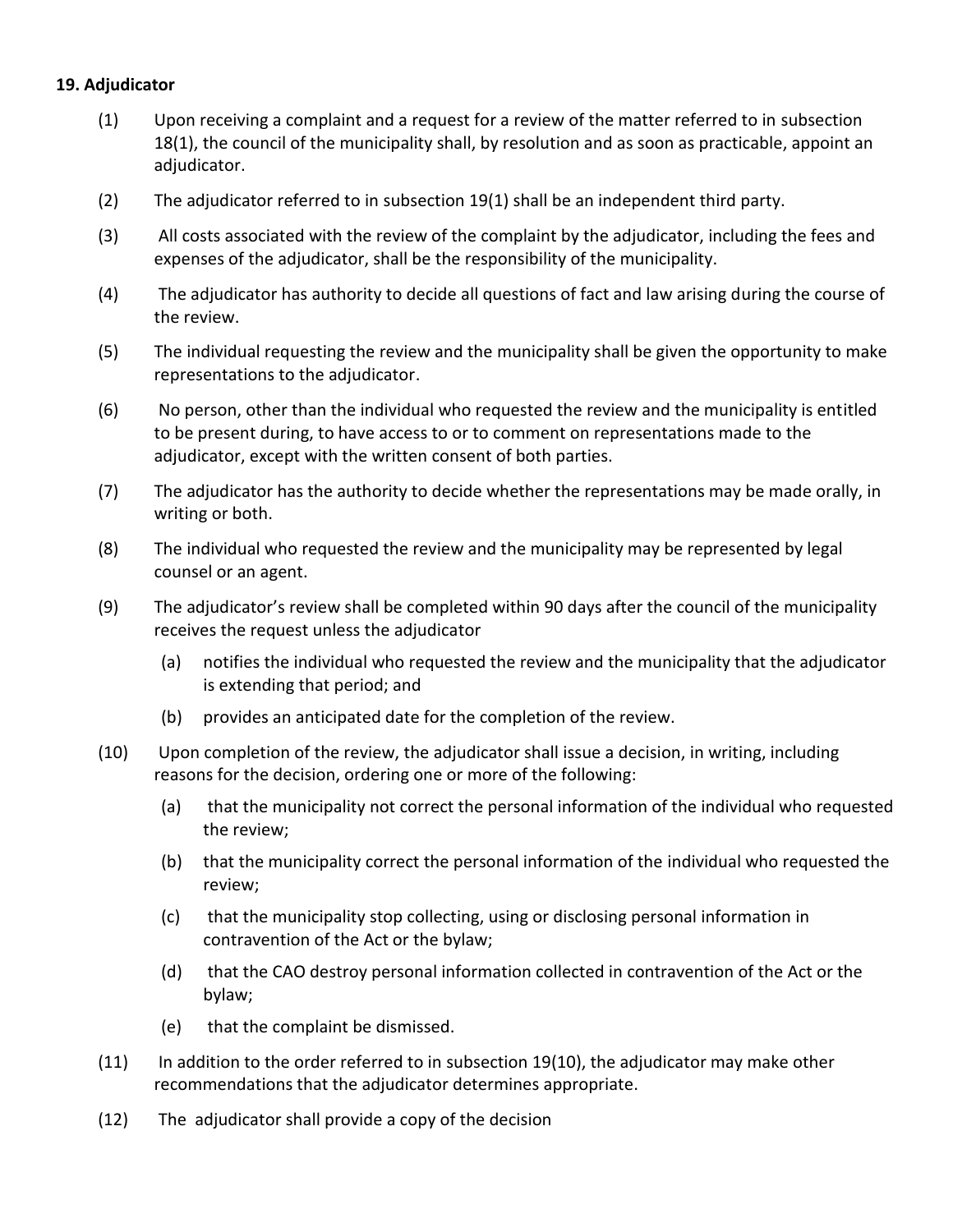- (a) to the person who requested the review;
- (b) to the CAO of the municipality concerned; and
- (c) to the council of the municipality concerned.
- (13) The municipality shall comply with the decision not later than 40 days after being given a copy of a decision of the adjudicator except
	- (a) the municipality shall not take any steps to comply with the decision of the adjudicator until the end of the period for bringing an application for judicial review of the decision under the *Judicial Review Act* R.S.P.E.I. 1988 Cap. J-3; and
	- (b) if an application for judicial review is made before the end of the period referred to in clause (a), the decision of the adjudicator is stayed until the application is dealt with by the court.
- (14) The adjudicator may, at any time during the review, attempt to informally resolve the complaint referred to in section 18.

#### **20. Fees**

- (1) At no time shall an applicant be charged fees that exceed the actual cost of the services and materials provided by the Municipality.
- (2) An applicant requesting a record or document shall pay to the Municipality the fees set out in Schedule 1 for the purpose of
	- (a) locating, retrieving and producing the record;
	- (b) preparing the record for disclosure;
	- (c) shipping and handling the record;
	- (d) supervising the examination of records; and
	- (e) providing copies of the record.
	- (f) Note: the municipality may choose to keep both, either, or neither of the following two provisions.
- (3) All fees associated with a request shall be paid before the release of the copies of the records or documents.
- (4) Notwithstanding any other provision of this Bylaw, fees do not apply to requests for an applicant's own personal information, except for photocopying fees.
- (5) An applicant may, in writing, request that the coordinator waive all or part of the fee for a specified request, and
	- (a) the Coordinator may waive all or part of the fee, if in the coordinator's opinion
		- (i) the applicant cannot afford to pay the fee or for any reason it is appropriate, or
		- (ii) the record or document containing the information relates to a matter of public interest, including public health, safety or environment

#### **21. Effective Date**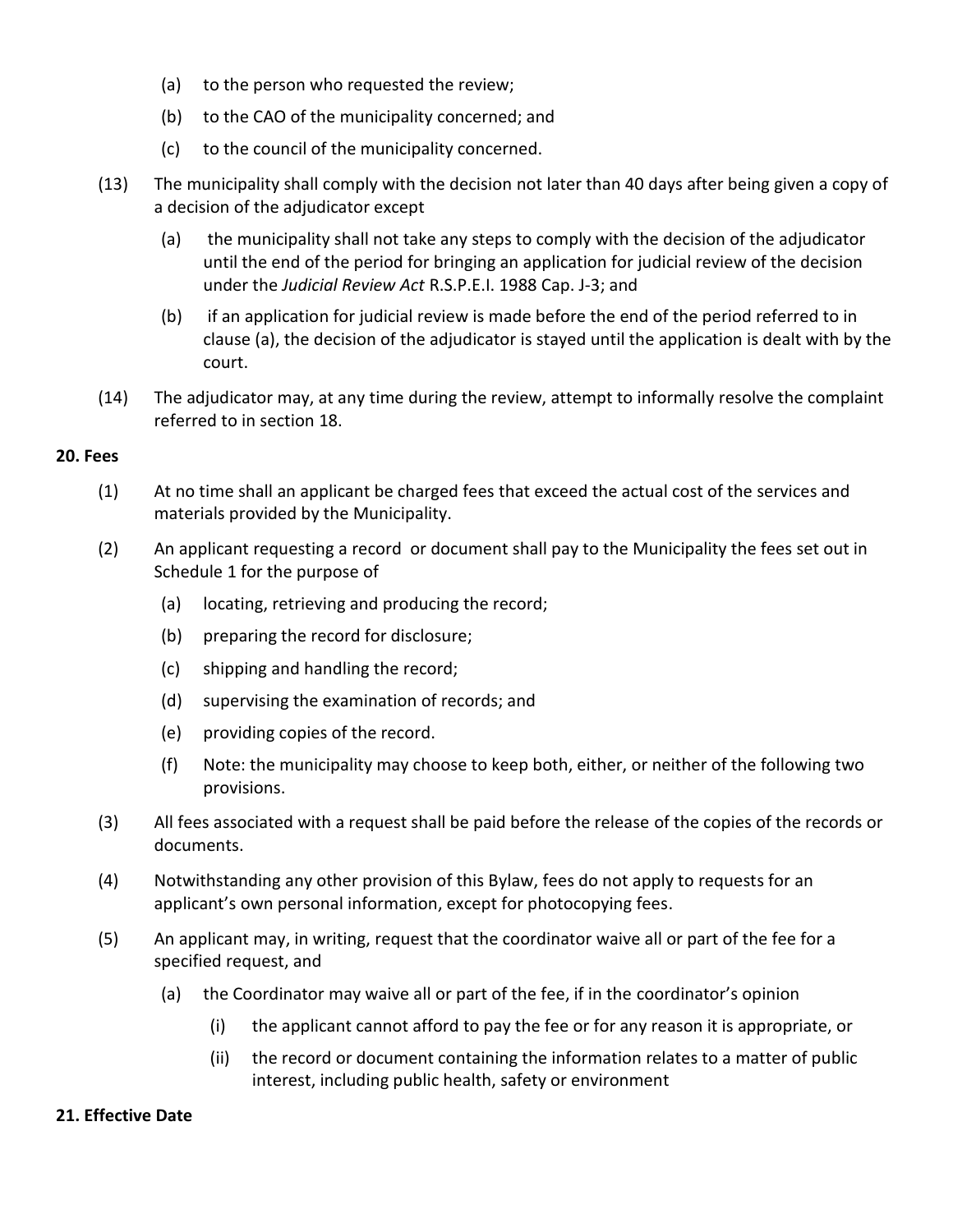(1) This Bylaw shall be effective as of the date of adoption / April 1, 2020 (pick one of the options).

# **22. Repeal (Optional)**

(1) Bylaw # not applicable is hereby repealed.

## **23. Approval**

## **First Reading:**

This Access to Information and Protection of Privacy Bylaw, Bylaw# 2020-02, was read a first time at the Council meeting held on the 15th day of January, 2020.

This Access to Information and Protection of Privacy Bylaw, Bylaw# 2020-02, was approved by a majority of Council members present at the Council meeting held on the 15th day of January, 2020.

## **Second Reading:**

This Access to Information and Protection of Privacy Bylaw, Bylaw# 2020-02, was read a second time at the Council meeting held on the 12th day of February, 2020.

This Access to Information and Protection of Privacy Bylaw, Bylaw# 2020-02, was approved by a majority of Council members present at the Council meeting held on the 12th day of February, 2020.

## **Adoption and Approval by Council:**

This Access to Information and Protection of Privacy Bylaw, Bylaw# 2020-02, was adopted by a majority of Council members present at the Council meeting held on the 12th day of February, 2020.

This Access to Information and Protection of Privacy Bylaw, Bylaw# 2020-02, is declared to be passed on this the 12th day of February, 2020.

Eric Gavin Theorem 2012 Shaw Beverley Shaw

**Mayor** (signature sealed) **Chief Administrative Officer** (signature sealed)

This Access to Information and Protection of Personal Information Bylaw # 2020-02 adopted by the Council of the Town of O'Leary on  $12<sup>th</sup>$  day of February, 2020, is certified to be a true copy.

Beverley Shaw  $\qquad \qquad$  . The February 12, 2020 **Chief Administrative Officer Signature Date**